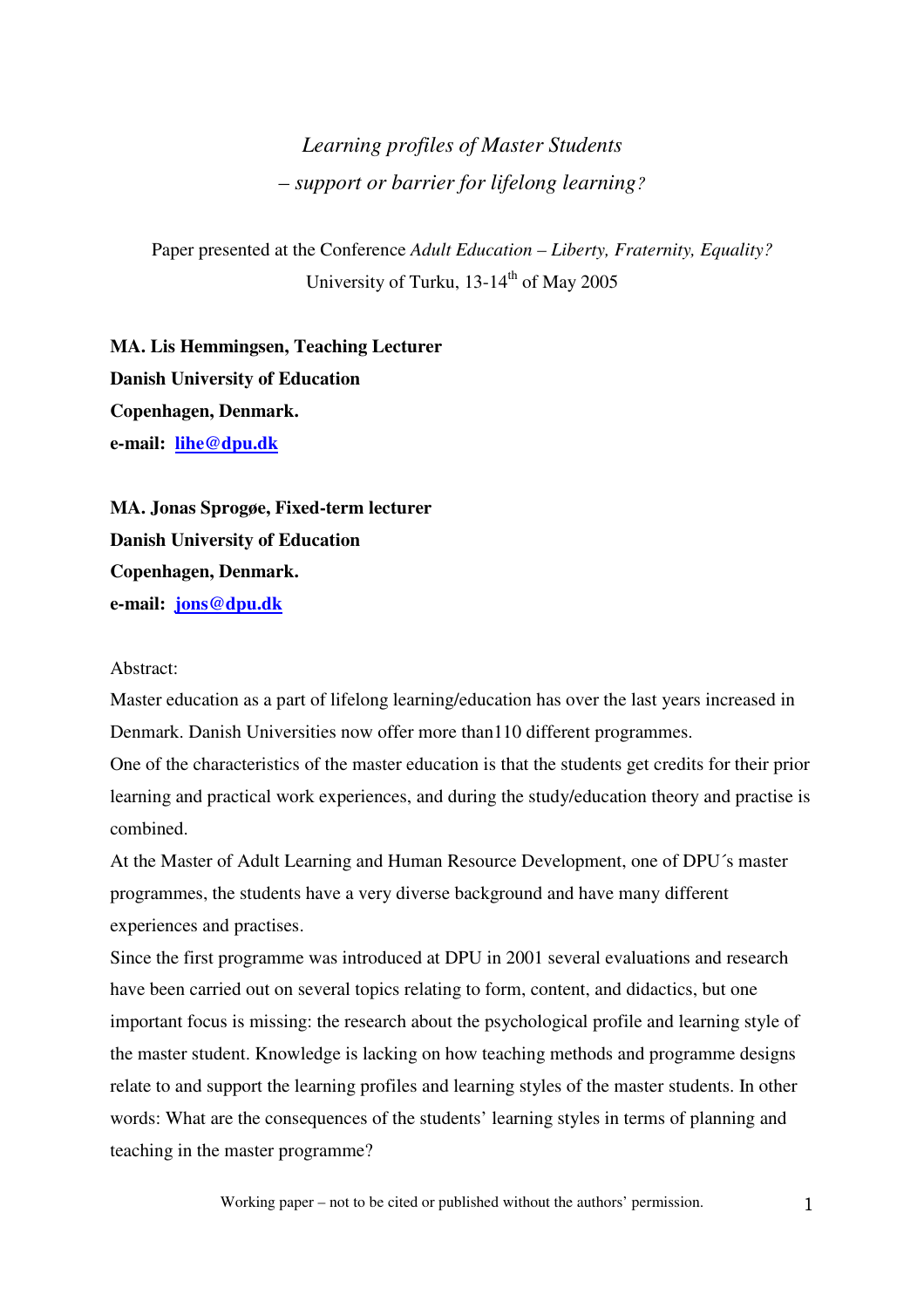This paper will present a pilot study that examines the following hypotheses:

- Despite their diverse work background, do the master students show a similar learning style profile, which is reflected in the teaching and course design?
- There is a discrepancy between the way the master students act as very self-directed and autonomous managers, adult educators, or consultants in their working life and the way the master students act as students.

The research in this pilot study will be carried out as semi-structured interviews with 9 students enrolled in the first semester. The questions in the interview focus on successful learning experiences in the workplace and in the master programme, as well as the interviewee's self-perception of learning style(s). These findings are triangulated with statements on how faculty conduct teaching and with evaluations and prior research.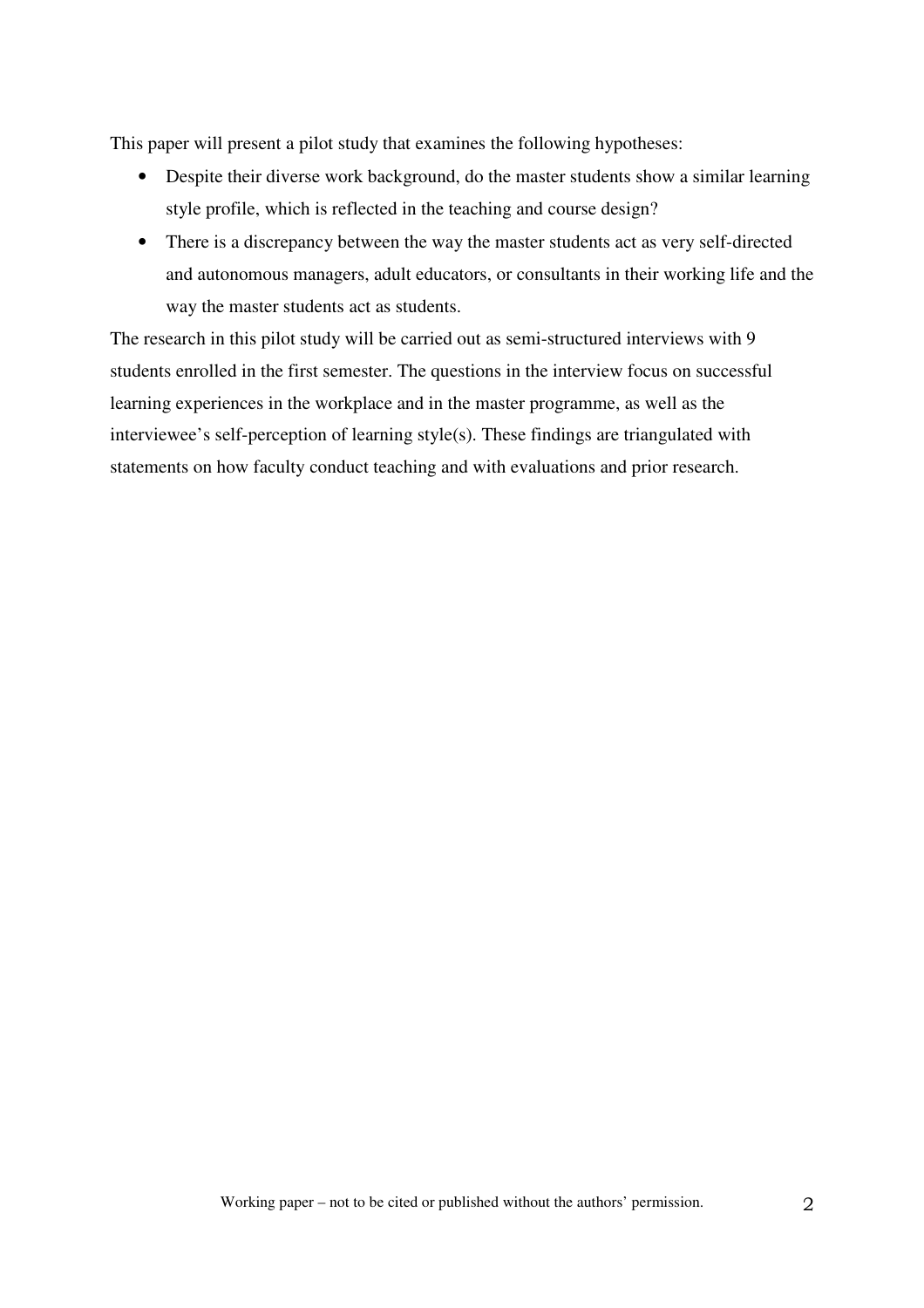#### **Introduction**

Denmark has a long tradition of adult education, best known through the folk high school movement. During the last century, the adult education has predominantly been represented through general adult education and vocational education, as well as through other forms. During the last years, many changes have occurred in the adult educational system due to a more liberalistic trend and politics related to the movement from an information society to a knowledge society. These politics have been based on the politics of lifelong learning (Delors & Others, 1998; EU Memorandum, 2000; Longworth & Davies, 1996). P.E. Ellström (1997) suggested that the interest for lifelong education has influenced the production economy and the demands for development of competencies for the workplace. Globalisation has had an impact on education, in that education is viewed as a part of growth of management competition and of occupation salience (Telhauge, 1990). During the last 30 years, the education system in general has expanded, and the individuals in society have sought higher levels of education and have in general participated in greater numbers in the academies. Further, university education has developed from elite education to an *egalitarian* and mass education and from a focus on liberal to vocational education (Jarvis, 2002). Another change is that the university system in Denmark, originally based on the Humboltarian tradition, has undergone a change towards a more Anglo-Saxon tradition (Korsgaard, 1999). These changes, among others, have had the consequences that more of the higher education efforts have focused on a closer connection to the vocational workers (enterprises), that education has become more modularised, and that user payment (tuition fees paid by student rather than the government) have been implemented.

#### **The master programme**

In 2000, a reform in the adult education system was implemented and this reform established a parallel adult education system (Undervisningsministeriet, 2002). In this new education structure, the adult is offered the possibility to participate in adult education to the highest academic level and can receive credit for her experiences from current working life. The master programme at the Danish University of Education is a part of that new system. (Denmark did not previously have policy supporting graduate education through master programmes). Over 100 new master programmes in Denmark have been implemented during the last 5 years. The aim of the master programme (ministry order 2002) is a vocational,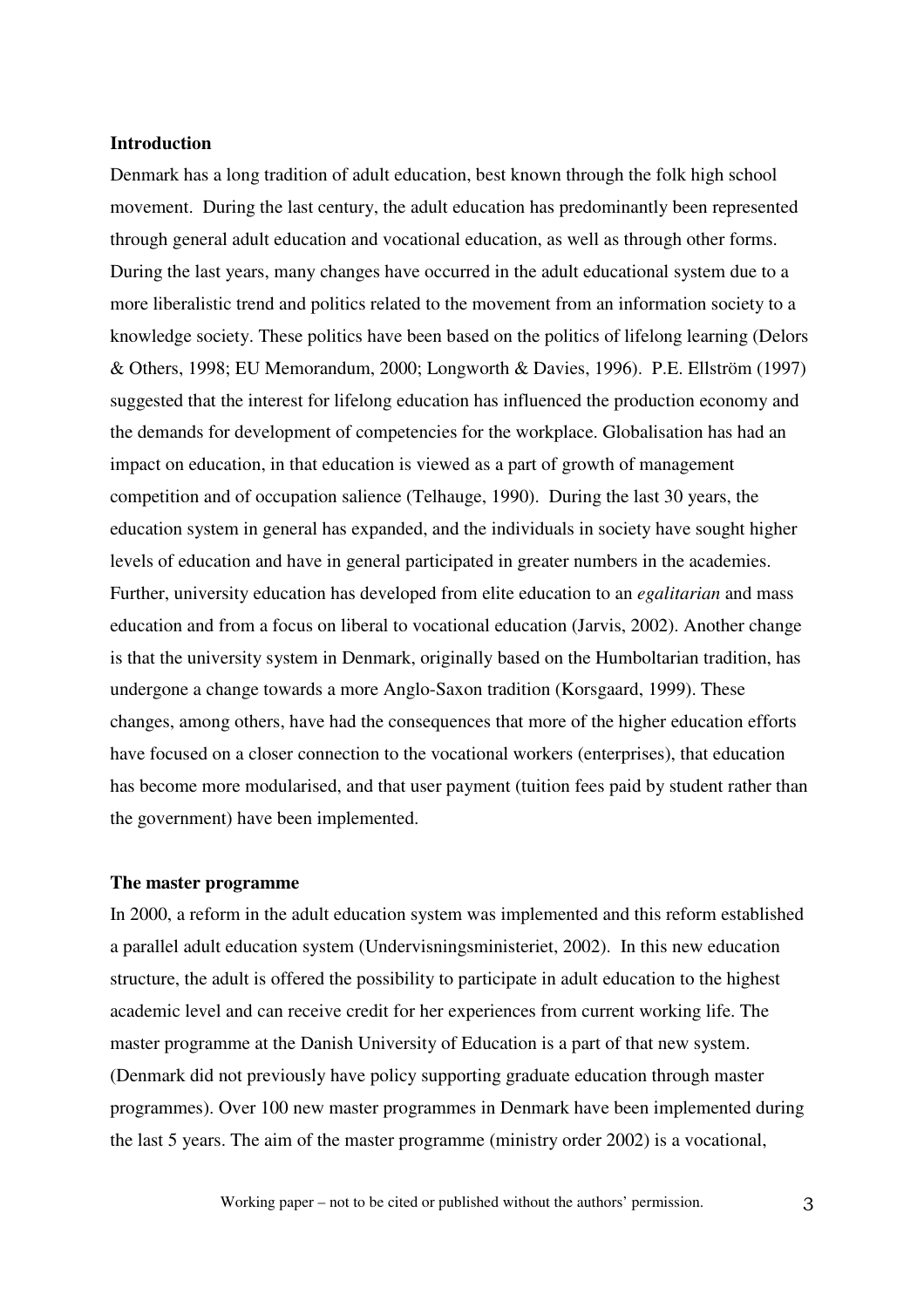research-based education with the aim to develop and improve adults' vocational competencies and their personal and professional competencies (Undervisningsministeriet, 2002).

An important characteristic of the master programme compared to an ordinary academic education is that the students get credit for their prior experiences in their working life. Admission to these Master of Education programmes (MEd) require that students have at least 2 years of relevant professional experience prior to admission, as well as a bachelor's degree, a postgraduate diploma, a master degree, or have completed another medium-length course of further education.

#### **The master programme at the Danish University of Education**

The Danish University of Education was established in 2000, and in September 2001 the master program was established with three Master of Education (MEd) programmes: Adult Learning and Human Resource Development, Health Promotion and Education, and Educational ICT. During the years several others master programs had been added, and in 2005 the University offers 11 master programmes

The MEd (Adult Learning and Human Resource Development) is normally part-time education and lasts 2 years. It is however possible to take the education in one year as a full time student. The education is structured into 4 modules, one in each term. The three first modules have a special focus each; module 1: adult learning and adult psychology, module 2: learning in the organization and the work place, module 3: competence development seen in a sociological and political context. Module 4 is the master project where the student works with her own project with focus on a voluntarily chosen topic. Each module ends with an exam, where the students writes a thesis and afterwards is examined in this thesis. Each module gives the credit of 15 ECTS (European Credit Transfer System) points. The full programme gives the credit of 60 ECTS points.

The first three modules have the same structure: 2- 3 two-day seminars, and one master week (5 days). At the MEd (Adult Learning and Human Resource Development), the module is structured into 10 themes. Each module includes 60 hours of lectures and 7 hours of guidance per student. In total the student is expected to work with her thesis and study for approximately 400 hours a term. Most of the seminars are placed outside normal working hours to make it possible for the students to attend classes beside their fulltime job.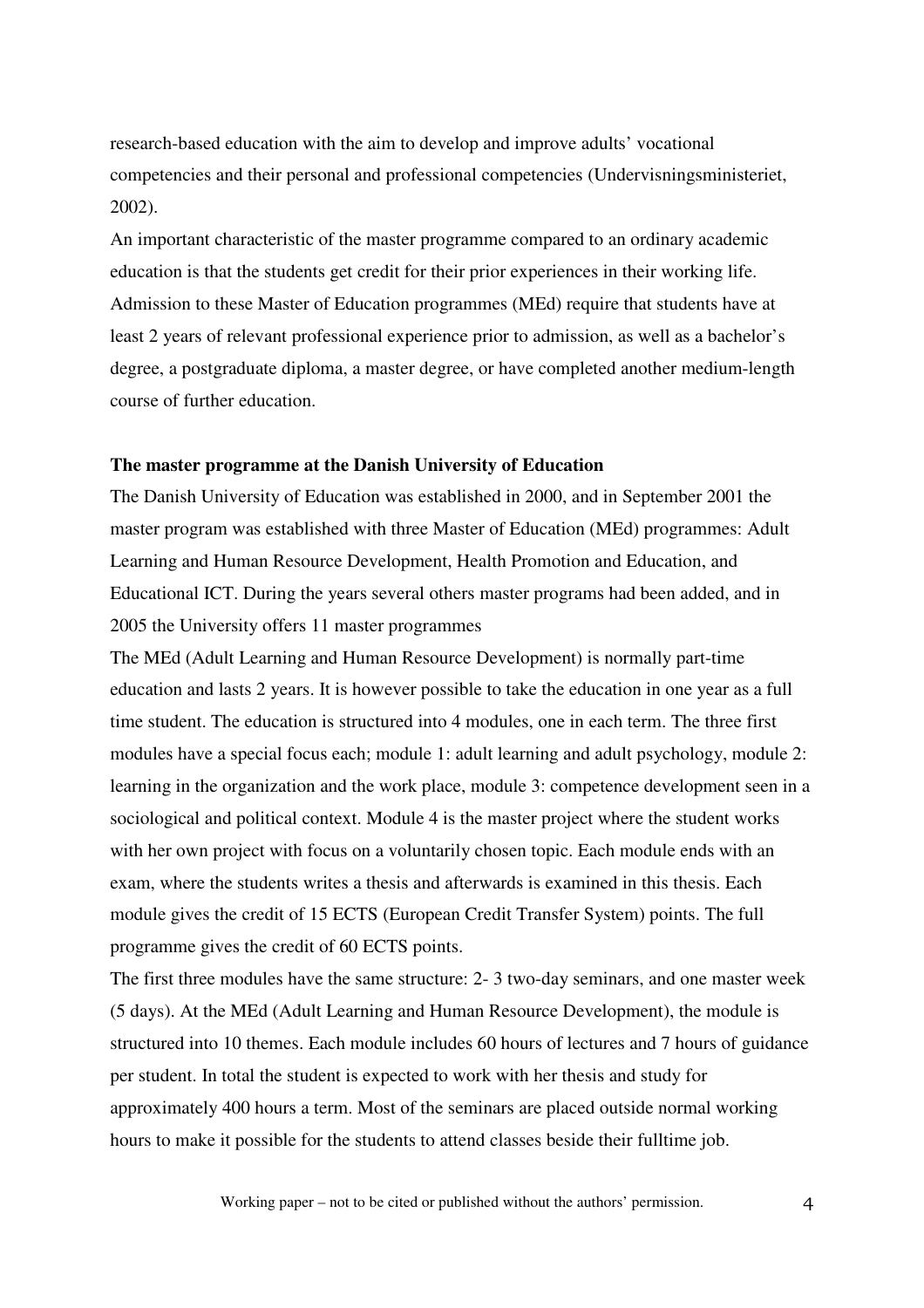#### *The characteristics of the programme*

There are several key characteristics distinguishing the master programme from other academic education. This education must combine the practical and the theoretical aspect, so that issues from the students' practice should be connected to theory (and vice versa). This combination shall be the case both during the seminars, and in the students' thesis for their exams. An example of this application is a student from the health sector, who works with the issue of how the more experienced nurses view newcomers with more academic knowledge than experience. The master programme also qualifies the student to undertake complex tasks in organizations and institutions.

Another characteristic is that the students are divided in study groups, which in the MEd (Adult Learning and Human Resource Development) at DPU is a must. According to the experience from the first year, the students are divided into study group before they start the term. The formation of the study group is based on two principles: First, that the students in the group should have some things in common; for example, individuals working in the same field and at the same time have had different challenging experiences. Second, they at the same time are put in a group with students from quite different fields; for example students from the public sector are in group with students from the private sector.

Another characteristic is the focus on guidance. Each student has the possibility of up to 7 hours of guidance in each term on the first three modules. At the fourth module (the final master project) the guidance is 25 hours. The idea is that the guidance is an important part of the students` learning process and that the guidance gives a possibility to combine theory and practice.

A final characteristic of the program is the e-learning system (Blackboard), used as a means of communication between the students themselves and the faculty.

### **The Profile of the Master Student**

At the MEd (Adult Learning and Human Resource Development) two-thirds of the students are women and one-third men. The approximate average age is 40 years and the students generally have occupations in the public or the private sector, where they work with different types of training, education, or human resource development.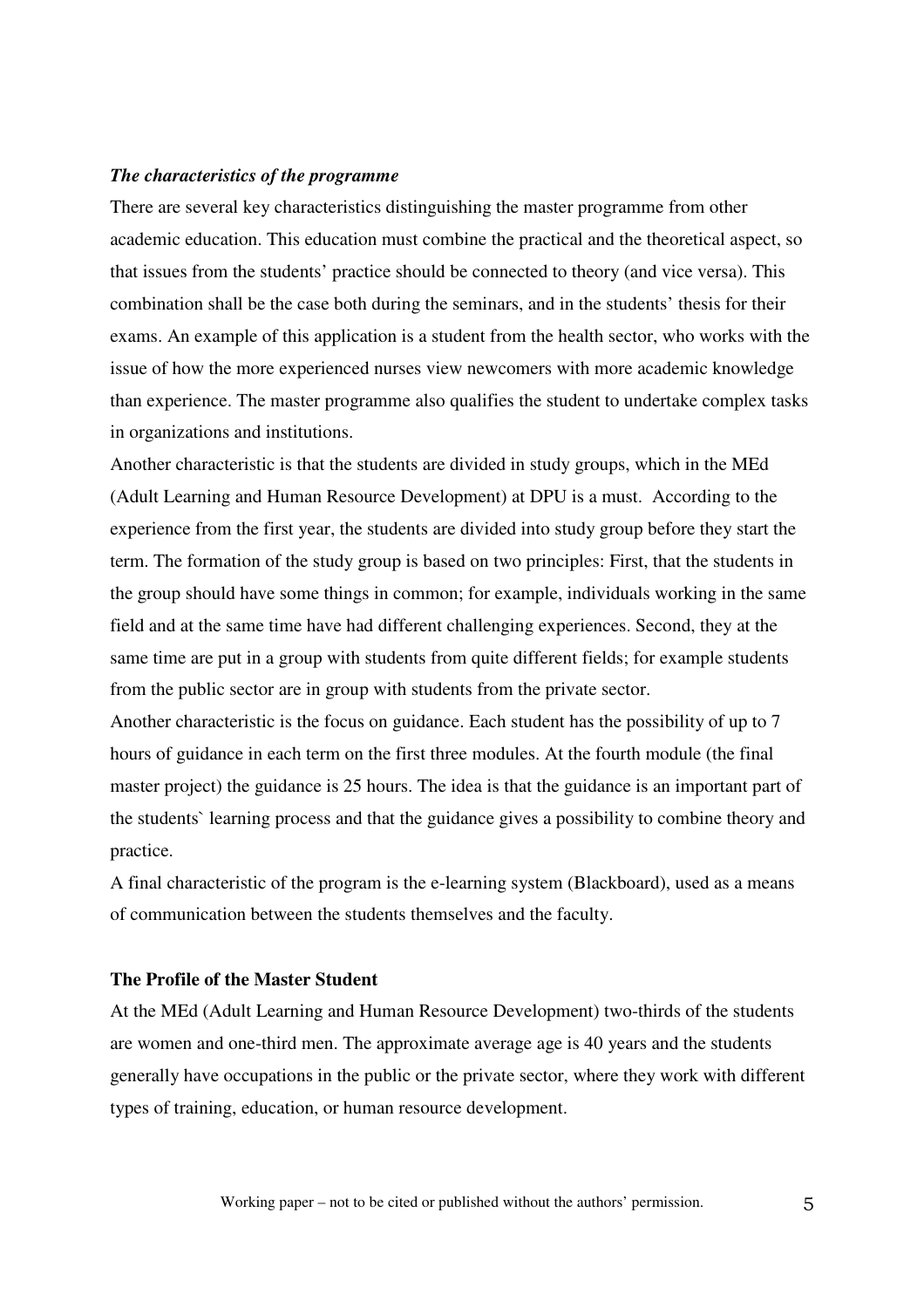Many of the students have family commitments and children. Most of the students have a fulltime occupation beside their study, and about half of them get the education paid by their employer. Some also have reduced work time of some kind so they have time to study. The master programme has been evaluated several times since the beginning of the programme in 2001. (Blom Andersen & Hemmingsen, 2001; Hemmingsen, 2004; Carlsson & Hemmingsen, 2004).

The results of these evaluations show that about 25 % of the students find that their leader or colleagues at their workplace are very interested in their master education. And after completion of the master education, the students find that they have had the possibility to use their competencies and have been able to use their newly developed competencies in their work.

About 50% of the students in the master programmes come from the educational fields and work with educational planning or teaching. The students' motivation for a Master's degree is to develop their competencies for their job function or to gain the possibility to change their position, but continue to work in the same field.

The evaluations find that the students feel that it is a lonely process to be a master student, and thus feel that the study group is an important part of the programme. However, during the last years, the faculty has experienced that many of the study groups just do not function on their own. This situation is despite of the fact that the students are very experienced in teamwork.

Another issue is the connection between the theory and the practice. How is this done and who shall make the connection? The evaluations show that the students are able to make connection themselves and that this process gives a deeper understanding of their profession as well as methods to develop their field.

#### **Our hypotheses**

The MEd (Adult Learning and Human Resource Development) programme is now entering a new phase. It has reached a level with a stable enrolment, a stable core group of teachers and a stable curriculum. So, one can argue that it is time to move on and look beyond these "practical" matters and try to develop the course even further. This is the reason for turning towards gaining a deeper insight in the relationship between the master student and the programme. Based on our own experiences as organisers and teachers in this particular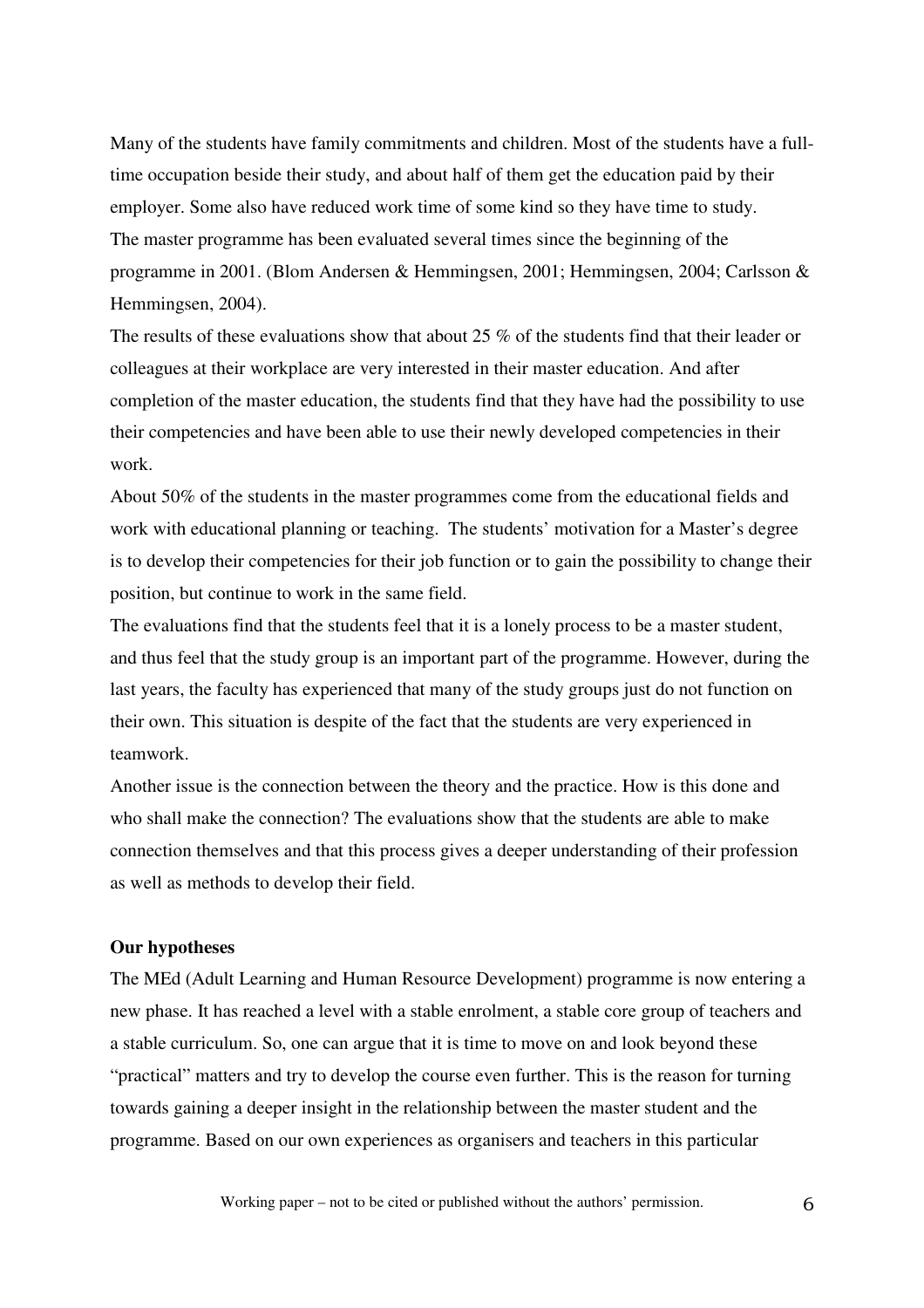programme, we have proposed two hypotheses, which we will try to investigate further in this pilot study.

Our first hypothesis is:

• Despite the diverse work background, do the master students show a similar learning style profile, which is reflected in the teaching and course design?

This hypothesis relates to the organisation of the course. The different teachers show a remarkably similar approach to teaching, and the students apparently seem to accept the mode of teaching and express satisfaction with both the way things are organised and their learning outcome. The questions we need to ask are: how are teaching approaches suited to meet the learning styles of the students? Do a variety of learning styles call for a change of teaching methods? Should university teachers try to make learners 'complete learners'?

Our second hypothesis is:

• There is a discrepancy between the way the master students act as very self-directed and autonomous managers, adult educators, or consultants in their working life and the way the master students act as students.

Evaluations show that out master students carry very autonomous positions in their working life, and hence should be able to act self-directed and independently in order to obtain and process information. But in their student life there seems to be a tendency toward a dependent behaviour, and students are not proactive in the way, we expect. The subsequent questions are: To what extent does their learning style match our expectations of self-directedness? Do we as teachers support and maybe even enhance their dependent behaviour? And what can we do in order to make them self-directed and support them in that process?

## **Learning styles**

Several scholars have tried to measure and classify learning styles (Kolb, 1984; Honey & Mumford, Zwanenberg et.al., 2000), and there seem to be a general agreement that individuals differ in the way they approach learning. This view is explicated by Kolb, who elaborates the basic assumption that the learning process is not identical for all learners, and that different psychological structures guide our learning processes (Kolb, 1984). Research suggests that motivation and performance, and hence learning, improve when teaching style is suited to fit the student's learning style (Miller, 2001; Armstrong, 2000). In a research report,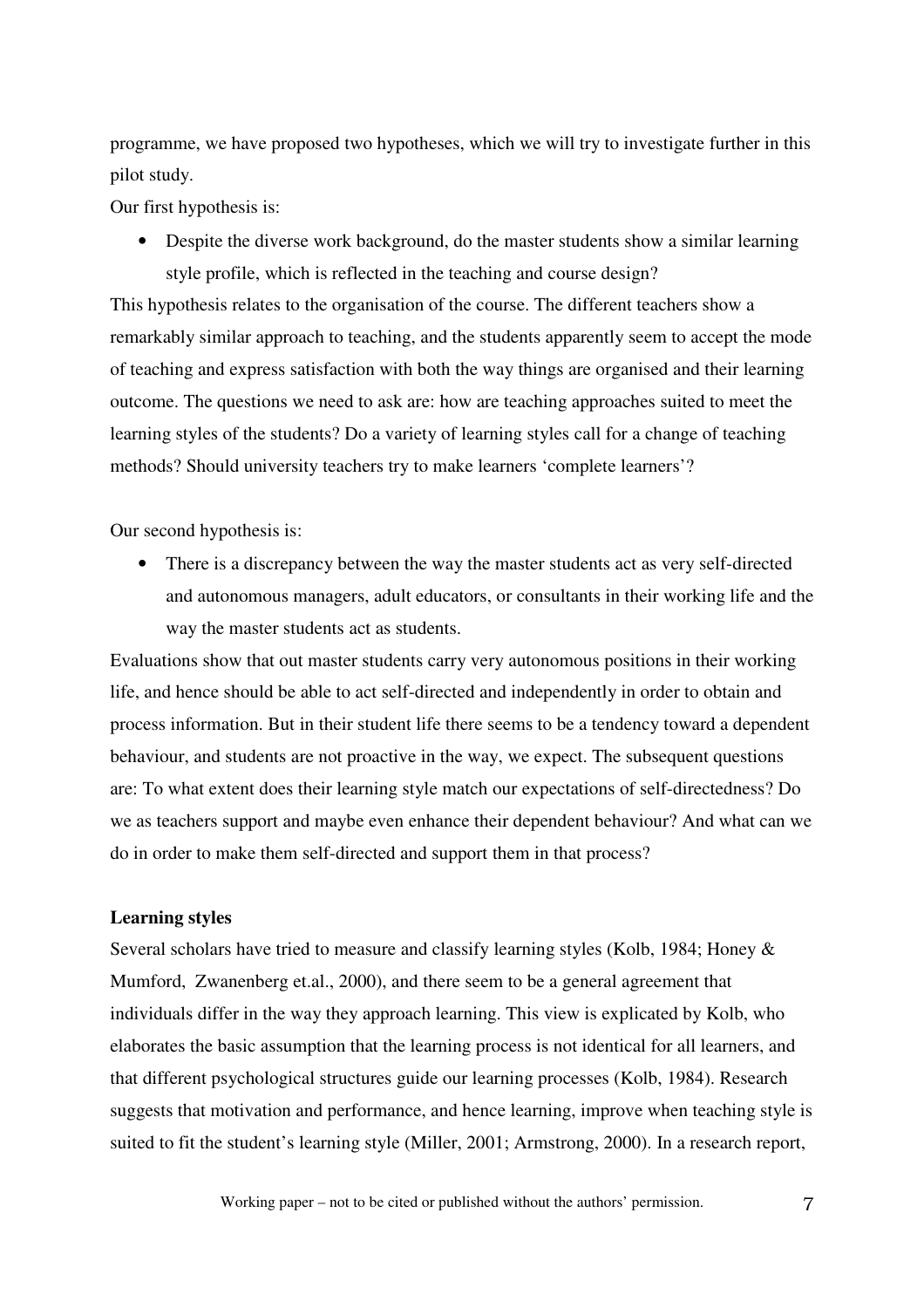Miller (2001) concludes that educators are responsible for trying to understand the diversity of their students and to teach accordingly in order to optimise learning.

This calls for a closer look on what could classify as a learning style, the nature of such style(s) and the consequences for learning and teaching. As Tennant note (1998) learning style, conceptual style and cognitive style are all related by the way they refer to individual's consistent approach to organising and processing knowledge. The possibility of discriminating between different cognitive styles is supported by other research; most well known is perhaps Witkin's terms field-dependent and field-independent learners. (Tennant, 1998; Armstrong, 2000). J.P Das (1988) tries to sum up another differentiation between learning style and cognitive style. Drawing on Schmeck, Das describes a cognitive style as a 'general, habitual mode of processing information', whereas learning style is the cognitive style applied in a learning environment (Das, 1988:102). In order to avoid too many misunderstandings, Das introduces yet another distinction. Although similar in nature, cognitive strategy and cognitive style is defined by the first being manifest and the latter being latent (Das, 1988). The same distinction could probably be made between learning strategy and learning style.

Adopting Kolb's theoretical framework, learning styles can be seen as relative stable states that govern the way we 'grasp reality' (Kolb, 1984:64). Kolb illustrates how most people develop learning styles that emphasize some learning abilities over others.

This means that learners have different orientations in the learning process. Kolb divides the learning process into 4 modes: concrete experience (CE), reflective observation (RO), abstract conceptualising (AC) and active experimentation (AE). Based on his Learning Style Inventory, Kolb claims to be able to define the individual's learning style based on how the learner learns in relation to the 4 modes. This results in four distinct learning styles, each of which is in opposition to the others. The *convergent* learning style is characterised by an orientation towards abstract conceptualising and active experimentation, whereas the *divergent* learning style is characterized by the need for concrete experience and reflective observation. In the *assimilative* learning style, the dominant orientations are abstract conceptualising and reflective observation, in opposition to the *accommodative* learning style, where the dominant features are concrete experiences and active experimentation (Kolb, 1984:78).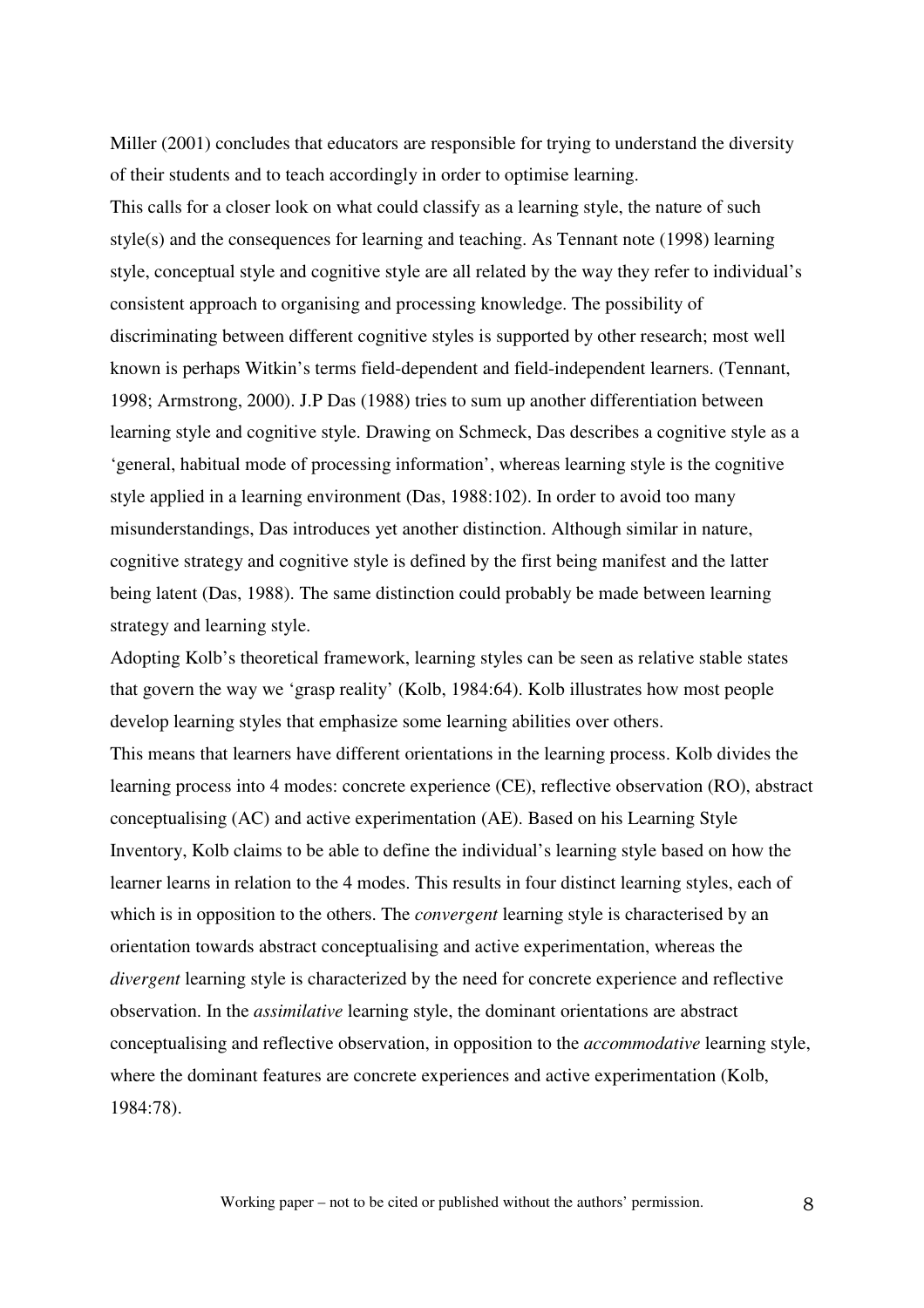Key characteristics for the learning styles can be summarized the following way. The convergent learning style involves a strong practical application of ideas, a narrow interest and a strong specialisation in the physical sciences. The convergent learner prefers to deal with technical problems rather than emotions and personal relations.

The divergent learner is characterised by an imaginative ability, the ability to generating ideas and seeing things from new perspectives. Contrary to the convergent learner, the divergent learner is more interested in cultural and interpersonal issues.

The assimilative learning style involves a strong ability to create theoretical models, and an ability to assimilate disparate ideas into an integrated explanation. The assimilative learner is more concerned with abstract concepts, rather than the practical use of theories. The accommodative learning style is characterised by an orientation towards doing things,

taking risks, and carrying out plans and tasks. The accommodative learner performs well when required to adapt quickly to changes, and he/she solves problems intuitively. The accommodative learner relies on others for information (Kolb, 1984:90).

Being what Kolb calls a complete learner means the ability to integrate and operate within the bipolar dimensions of each learning style.

Even though Kolb has won considerable recognition and practical propagation, his theory is subject to severe criticisms. Besides questioning Kolb's theoretical framework, Garner (2000) points out that misunderstandings are generated because Kolb fails to state clearly whether learning styles must be seen as traits (and therefore stable) or as states (and therefore flexible). This distinction is important if teachers also are required to help learners become 'complete learners' by investing more time and effort in less developed learning modes (Brown, 2003). We, as teachers, simply need to know whether or not it is worth trying to change inexpedient orientations to learning. And we need the discussion about whether or not it is our job to try to do so.

Another discussion point described by Tennant (1998) is the question of matching the learning style and the teaching style. This is rooted in a discussion about what kind of environment that is optimal for learning. A learning environment meeting the expectations of the students is not giving the same opportunities for trigger events, disjunctures or disorientation dilemmas (Brookfield, 1987; Jarvis, 1992; Mezirow, 2000), and might fail to create a fertile learning situation. The main question in relation to the master program is how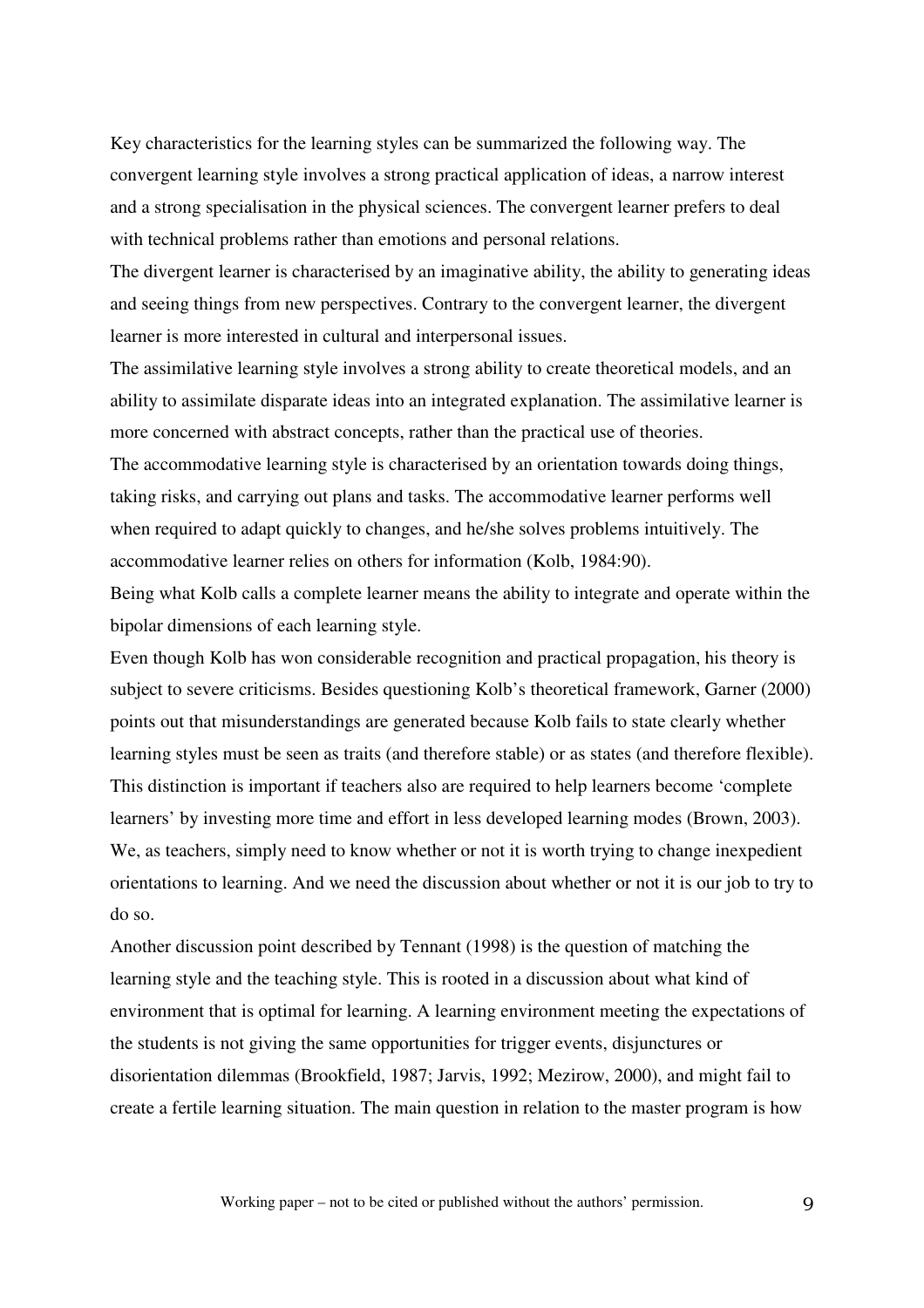much "nursing" of the students is required, and how we create the optimal conditions for learning.

#### **Learning as a metaphor**

In the history of education metaphors are not unfamiliar and have been used to express different educational and learning phenomena as for example; education as gardening, man as an empty vessel where the content in form of knowledge is poured in, the tabula rasa (one of the best known metaphors), learning as banking, the teacher as a midwife, and several others. Bullough (1991) thinks that the use of metaphors can help teachers to investigate and adjust their conception of their own teaching, as well as their conception of themselves as teachers. Through the metaphor tacit knowledge and some of the conception of the professional identity, what Pajak (1986) calls the teachers' professional identities, can get expressed. Leino and Drakenberg (1993) who have done research on metaphors in teaching have used Soskice's definition on metaphors: "Metaphors is that figure of speech whereby we speak about one thing in terms which are seen to be suggestive of another" (Soskice, 1985). The expression "speech" in not just a verbal expression and "thing" is not just a physical object but can also be a phenomenon. In addition "seen to be suggestive" means, seen so by a competent speaker of the language.

The use of metaphors is a construction of comprehension to facilitate the understanding of the unknown through a structure that is known.

Lakoff and Johnson (2002), who are inspired of Sapir and Worff among others, write, that a language can reflect the user of a particular language system and the concepts of that language.

Lakoff and Johnson write that our system of concepts is shaped through our constant activity in thephysical and cultural surroundings. Thus a metaphor is not just a verbal act, but also acts in thoughts and action, and that the concepts guide our actions and the way in which we think and experience something. The metaphors simply structure our conceptions.

Lakoff and Johnson find that there are two kinds of metaphors: a systematic metaphor and a structural metaphor. The systematic metaphor helps us to understand one aspect of a concept through another aspect, but on the same hand hide others aspects of the concept, e.g. understanding the concept of discussion by referring to the concept of battle.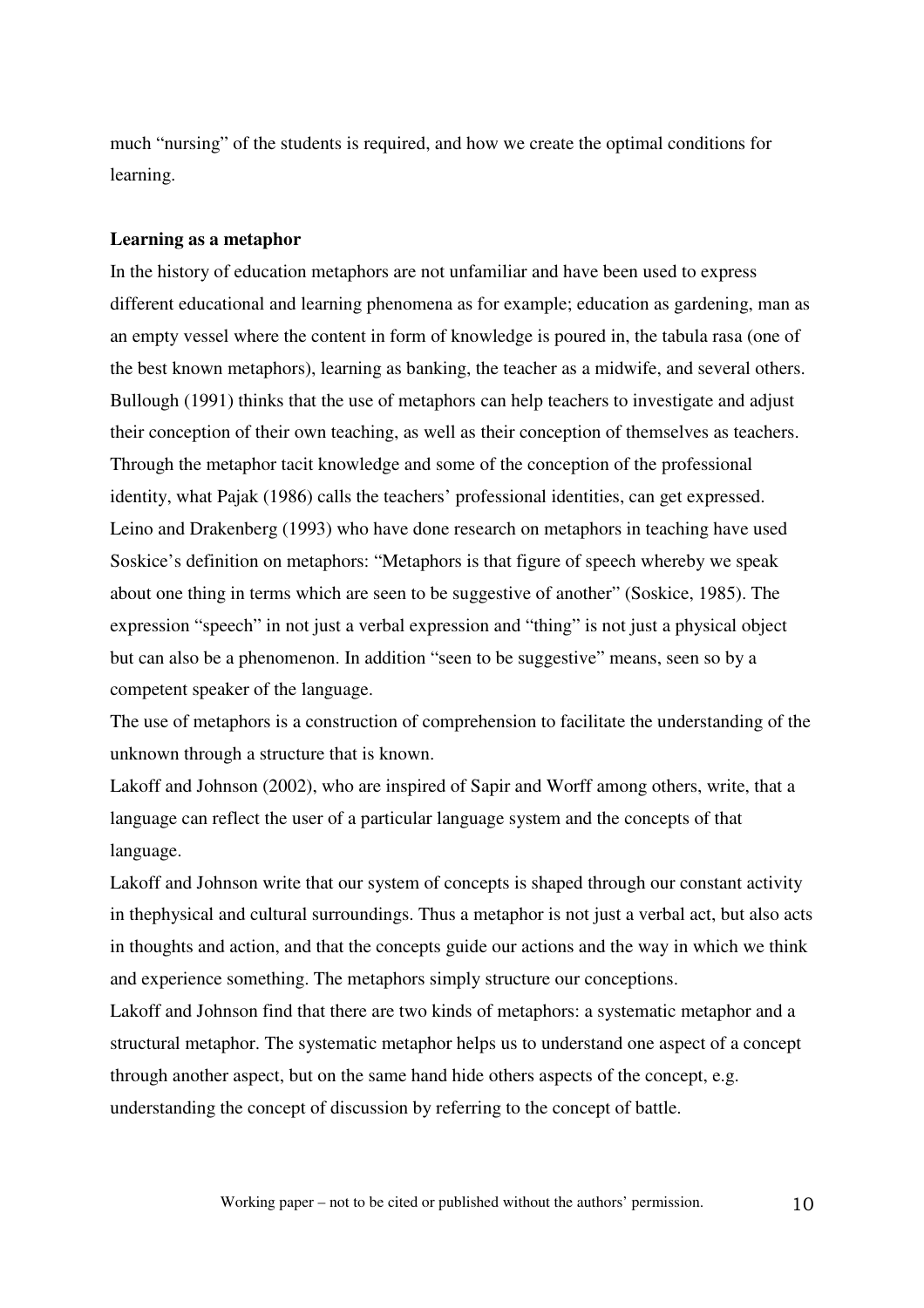The structural metaphor helps to organise a whole system of concepts that are interrelated to one another. This is grounded in our kinaesthetic experiences and spatial orientation. This could be illustrated by "I'm in high spirit today".

#### **Design**

The design of this pilot study reflects the fact that we are entering new grounds, at least in our context at The Danish University of Education (DPU). There is a need for developing this area further, so this study is designed to give some preliminary knowledge on how to move on and where to look.

We have carried out semi-structured interviews with 8 students (5 women and 3 men) of out the 31 students enrolled in the first module of the Master of Adult Learning and Human Resource development program in the spring term 2005. Of these students one-third are men and two-thirds women, and the average age is 42. The students taking part in this pilot study are all parts of the same two study groups and receive guidance from either of us. The students are initially assigned to those study groups at random.

The interviewed students are aged between 31 and 52 reflecting the age distribution in the classroom. The students have diverse backgrounds, with 1 person working in the Health Sector, 2 persons working in the military or civil defence, 4 persons working as leaders in public institutions<sup>1</sup> and 1 in the financial sector in a private company. This also reflects the job distribution in the class where nearly half of the students work in different educational institutions or organisations, one third in private enterprises or organisations and half of the rest in the health sector.

The interview questions were designed to give information about learning experiences that the students perceived as giving a high outcome, both in their work place and in the master program. The students were asked to describe the form, the content, and their learning outcome. Building on Lakoff and Johnson among others, we asked the students to describe with a metaphor, when they learn the best, in the hope that they then would be able to give alternative descriptions of their learning experiences without using their newly acquired adult learning vocabulary. The final section of the interview was a very small-scale inventory based on Kolb's Learning Style Inventory (Kolb, 1984). The students were asked to score

 $\overline{a}$ 

<sup>&</sup>lt;sup>1</sup> One is currently in between jobs.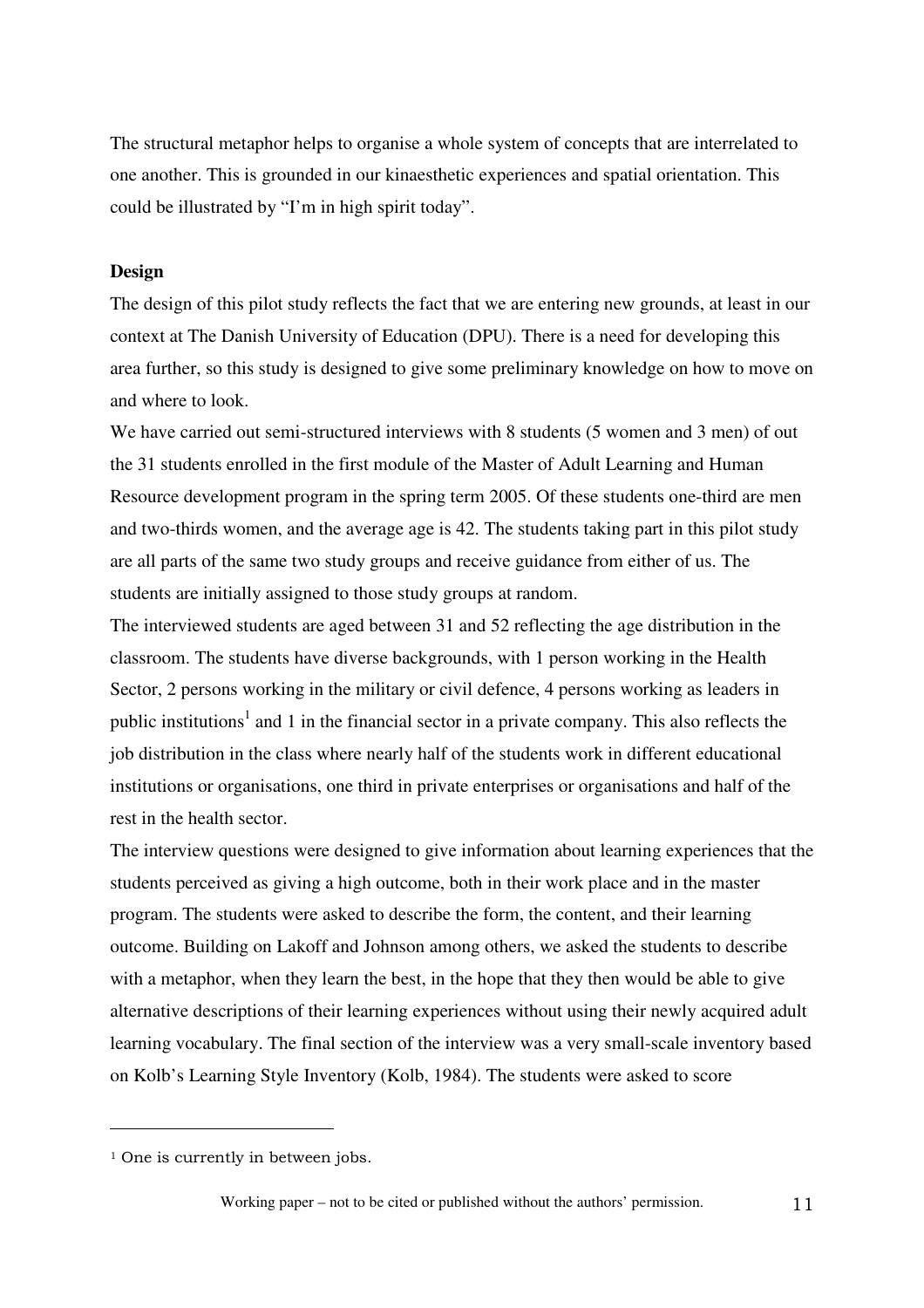statements about learning according to how well the statement fitted their own interpretation of learning.

The interviews were carried out by a single interviewer and are all (except one due to a technical problem) recorded. The following analysis work is done first by either of us alone, and then these findings are analysed jointly.

#### **Analysis**

As stated in our first hypothesis, we set out to investigate whether or not our students have the same learning style.

Based on the mini learning style inventory we find that the master students have no similar learning style. 3 of our 8 respondents can be characterised as divergent learners emphasizing concrete experiences and reflective observations. 2 of the respondents show an orientation towards concrete experiences and active experimentations, which makes them accommodative learners in Kolbs theoretical framework. 1 shows a clear assimilative learning style, describing reflective observations and abstract conceptualising as important means of learning. 2 respondents do not display a clear learning style profile, emphasizing both the concrete experiences and the abstract conceptualisation, thus focusing on contrasting modes of learning. It is interesting to note that the convergent learning style is absent in our study. This fact could be related to the nature of the master programme with its emphasis on personal relations and a "humanistic" approach whereas the convergent learner has a more technical and practical orientation.

Another part of our study was to analyse whether these learning styles based on a fixed inventory is supported by the respondents' own metaphorical interpretation of their learning style and their interpretation of high outcome learning experiences in their workplace and in the master programme.

Our analysis shows that 6 of the 8 metaphors can be interpreted in correspondence with the learning style proposed by the mini learning style inventory. The respondent with the assimilative learning style describes learning metaphorically as "I am one who has to sleep on it…", illustrating a strong reflective orientation and a need for time to assimilate disparate ideas into a logically sound theoretical complex. One divergent learner describes the learning process as: "…a coat rack. I need to have some pegs to hang the theory on…some practice/praxis examples", and another divergent learner describes the learning process as: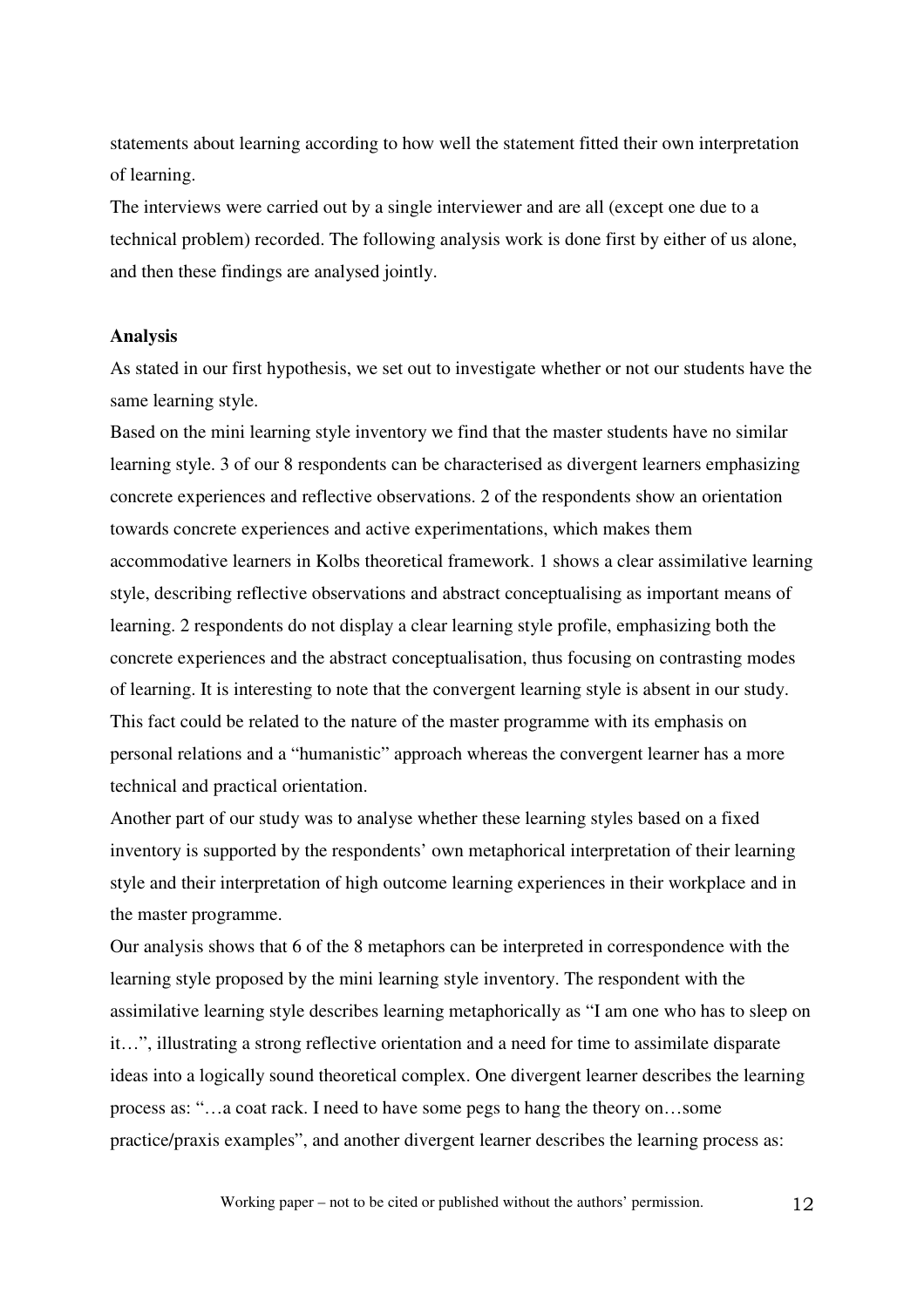"…a jigsaw puzzle; little bits that invites to at bigger understanding". We interpret this as an ability to see things from different perspectives, as well as an interest in other people's views and perspectives on one's own matters.

In 1 of the cases we are unable to interpret the metaphor in relation to learning, and in 1 of the cases the metaphor is directly opposite the mini learning style inventory. The latter could be an example of a discrepancy between how you describe yourself as a learner, and how you are able, or rather unable, to capture it and conceptualise it into an alternative image. When we try to group our findings in relation to the respondents' job function, we are not able to see an immediate relationship between job and learning style. 3 of the 4 respondents employed in the institutional field emphasize concrete experiences as the most important means of learning. A similar pattern was found in the case of the two military persons. Also the one person employed in the heath sector value concrete experiences. The same tendency was found when asked about high outcome learning situations in the master programme. The same respondents described the most rewarding learning situations as the ones where concrete examples where given in relation to specific theories. The opposite was found in relation to the person employed in the financial sector. Here the emphasis was places on reflective orientation and abstract conceptualising. The high outcome learning situations were also described as ones where time to reflect and "think" was present. However thought about the nature of the involved work fields can be seen in line with our findings. The financial sector has a reputation of being more analytic and introvert, and maybe therefore attracts people with an assimilative learning style. On the other hand, the other professions represented in our study, are known to have a focus on immediate action and practical experience attracting people with a different orientation towards learning.

According to our second hypothesis we want to analyse the discrepancy between the ways the master students act as very self-directed and autonomous in their work place, and the way they act as students in the master programme.

As our main focus in this pilot study is learning style we want to analyse if the way the students act in their work place can be an expression of a learning style, based on Tennant's (1998) notion of learning style, conceptual style and cognitive style as being related. Another point is, that we understand learning to take place, not just in formalised settings as education or courses, but also in the work place or in every day life in non-formalised settings.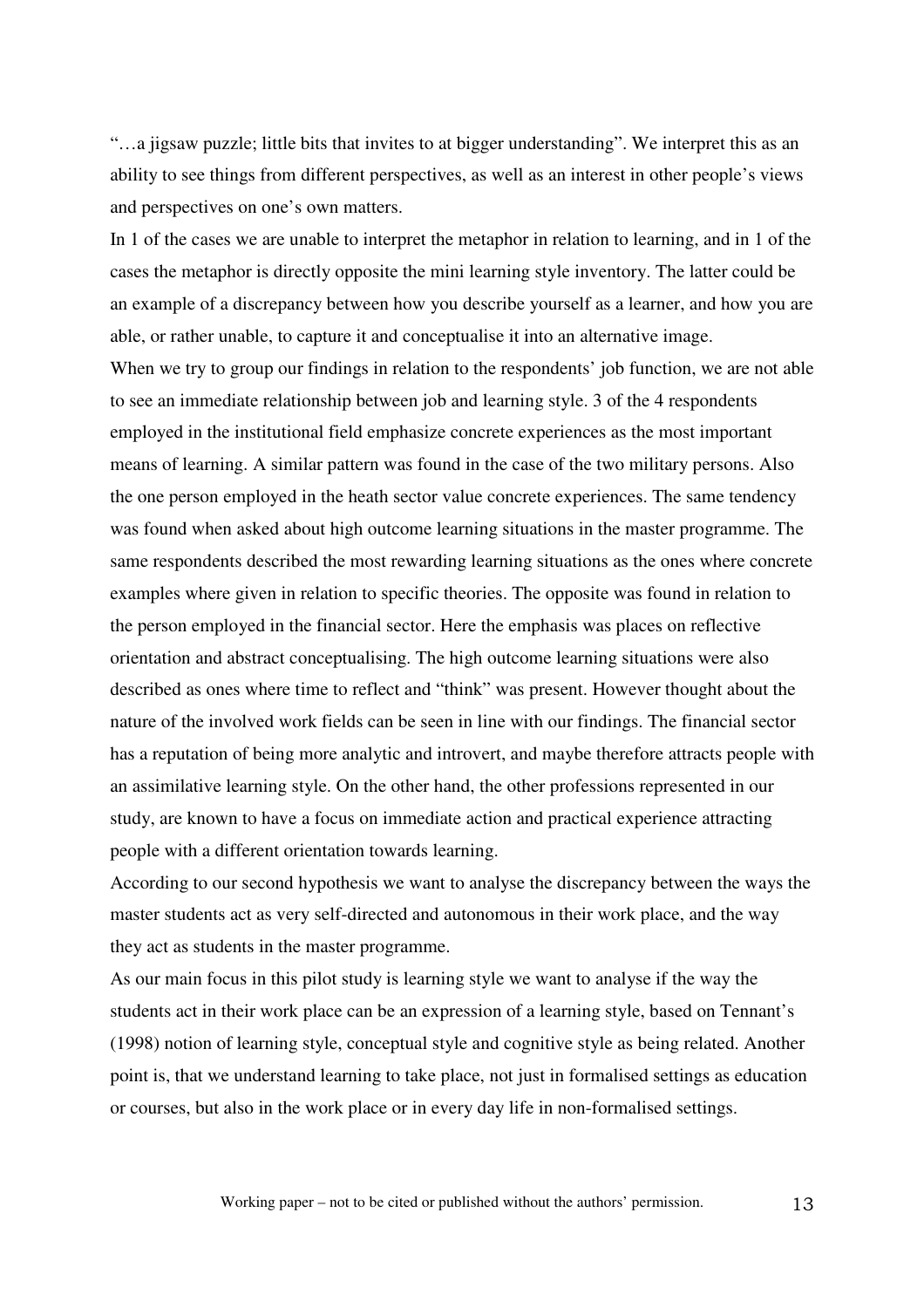This hypothesis has had a minor focus in this study, with the hope to work more deeply with this area in the future.

 In our interview in the pilot study we haven't asked directly to the students ways of acting in their work place, but have asked the students to describe a learning situation in relation with their work that have had a high learning outcome. We have also asked the students to describe a learning situation with a high learning outcome from the master module.

All the students' answers were related to learning in a formal setting, a course or an educational programme, and not to the non-formal learning opportunities at their work place. This can raise the question about how the students comprehend learning style. Is their definition of learning style depending on the context, i.e. do they comprehend learning style only in relation to formalised learning settings?

In five of the responses we find that there were similarities between what we interpreted as learning style in relation with the work place and in the master study. These similarities are in different contexts, but we have to point out that there were similarities between the contexts; the learning situations were all formalised setting.

Comparing these findings with some of the responses from previous evaluations of the master programmes (Blom Andersen & Hemmingsen, 2002; Hemmingsen, 2003; Hemmingsen, 2004; Carlsson & Hemmingsen, 2004) we could get a closer view on the hypotheses and of what barriers and/or support the work in the study groups could give to the students' selfdirectedness. Previous evaluations show that about one fifth of the students find that the work in the study groups is not satisfactory. As one of the specific features of the master programme is the study group, we set forward the proposition that the study group is one of the places where the student's self-directness can be expressed. A part of this analysis would be to analyse if the students self-directness can be expressed in the way they work in their study group.

The evaluations show that the student's expectations to the work in the study group are very similar to the way they work at their work place. The students expect openness, engagement, knowledge sharing, sparring, inspiration, co-operation and feedback. They also expect the other members in the group to be well prepared, and that the study group is a safe place to show their ignorance and uncertainty. The same expectation as we find, is expected in the students' work place as a base for self-directedness. However, according to the evaluations the study group do not provide this ground/base for self-directedness for all students.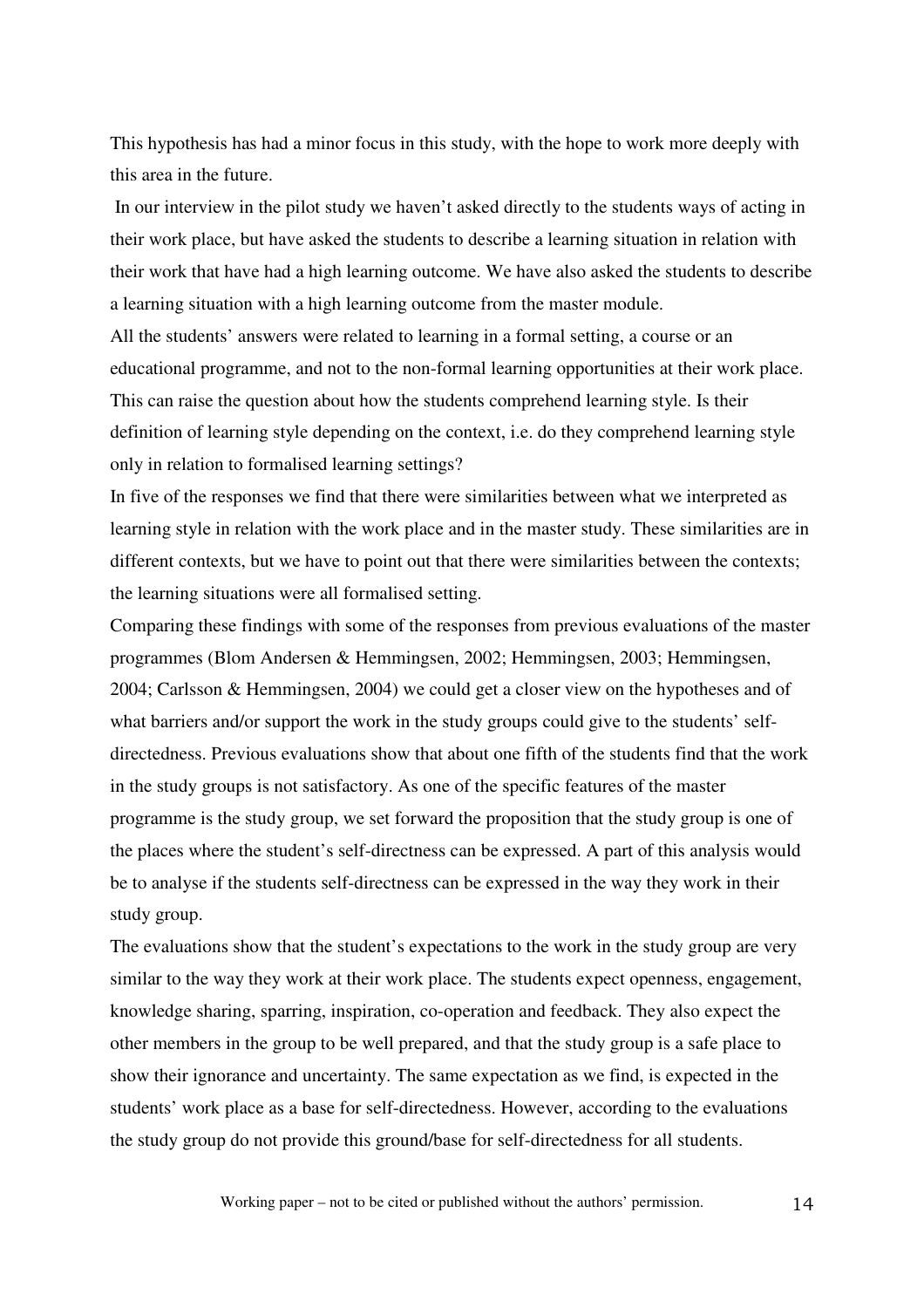The students' dissatisfaction occur especially in the first module and lesser in the third module – so the questions are; do the students learn to cope with the work in the study group; do they get more self-directed later on in the study; do the faculty structure, teach or guide the new students in such a way that it is not optimal to support/facilitate the self-directedness?

#### **Discussion, conclusion and future research**

Several questions have been posed throughout the paper. Some of them can get an immediate answer, some of them are subject to discussion, and some of them will need further investigation. To our first hypothesis the answer is clearly negative. It has not been possible to detect a similar learning style profile, what we could call a "master learning style". However, we find a clear orientation towards concrete experiences as important factors for learning. This is based both on the mini learning style inventory, the metaphors describing the learning process and the respondents' answers about high outcome learning situations in the programme. There is some evidence that the teachers try to make sure that concrete experiences are taken into consideration in the classroom, but it would be too much to say, that this particular learning mode is clearly reflected in the teaching method. This aspect could certainly need some more attention in the future, which will increase the chances of a positive learning result.

Some other questions asked in relation to the students' learning styles are whether or not it is possible to change a learning style, and whether or not it is our job as university teachers to do so. The findings from our study show that there is a similarity between type of job and learning orientation, suggesting that the learning style is more or less permanent. This suggests that there is no point in trying to change teaching methods to include other forms, as it is impossible to make learners 'complete learners' anyhow. On the other hand, Perry's (1968) work is based on the conviction that cognition can be developed and changed, proposing that a change in learning style is possible. However, this aspect would need a further investigation, and could be addressed by interviewing the same students again at later points in their study, in order to find out if they perceive their high outcome learning experiences differently. Another point is that the content of the master programme might structure the way teaching is carried out. Emphasis in the curriculum is laid on humanistic and personal issues, leaving convergent learners with very little attention and very little recognition.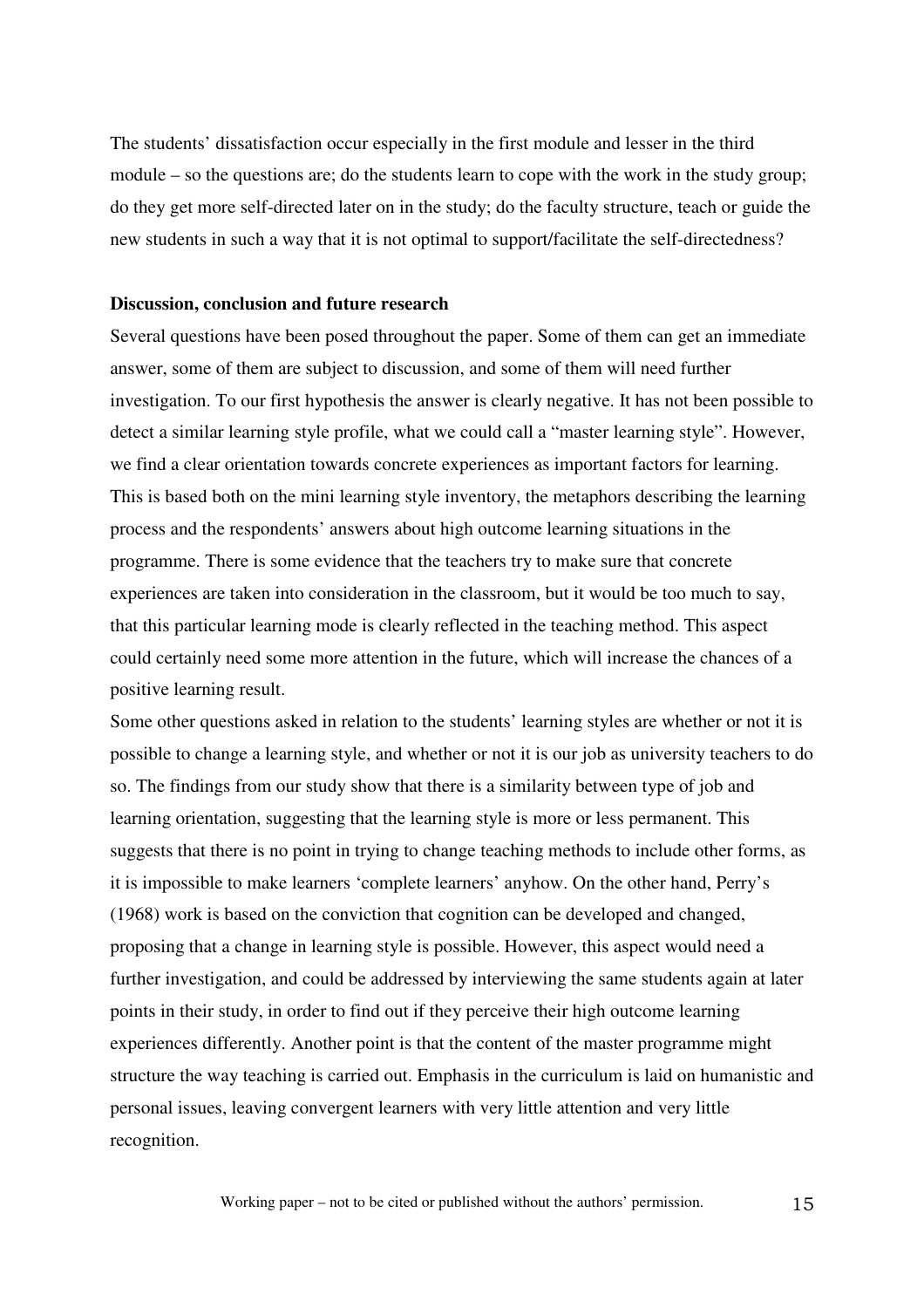In relation to the second part of our study we find that there seems to be a discrepancy between how the students act as self-directed learners in the university and how they hold autonomous positions in their working life. This is illustrated by the way students perceive the work in study groups as being dissatisfactory, despite the fact that this way of approaching learning situations should be familiar. Contrary the students seem to describe learning situations with high outcome similar in the two different settings. This could be due to the fact that we ask them about formal learning settings in both cases.

Our pilot study has until now only provided us with a few limited answers, but has on the other hand raised a lot of important issues and questions to investigate in the future The main ones concentrate around:

- Are learning styles changeable?
- What is the role of the university teacher in that respect?

- What is the relationship between learning at work and learning at university? These questions could be generalised to cover other MEd programmes at DPU in order to see if programmes with more similar students show the same characteristics. However, we are convinced that the use of metaphors is a fruitful way forward, as the respondents become forced to look at their own learning practice and experience without using a pedagogical vocabulary and their newly acquired knowledge. The use of learning style inventories also provide us with a conceptual framework that is usable to categorise learners and understand how they relate to specific teaching methods.

But to conclude on the question posed in the headline of this paper, we find that students with certain learning styles have a greater chance of success within the MEd (Adult Learning and Human Resource Development). This is due to the fact that the content of the course as well as the methods of teaching seem to be more appealing to learners with accommodative and divergent learning styles, making students with a convergent learning style less likely to find the MEd programme supporting for lifelong learning. So if valid learning style profiles can be produced, we have a greater chance of optimising the learning process.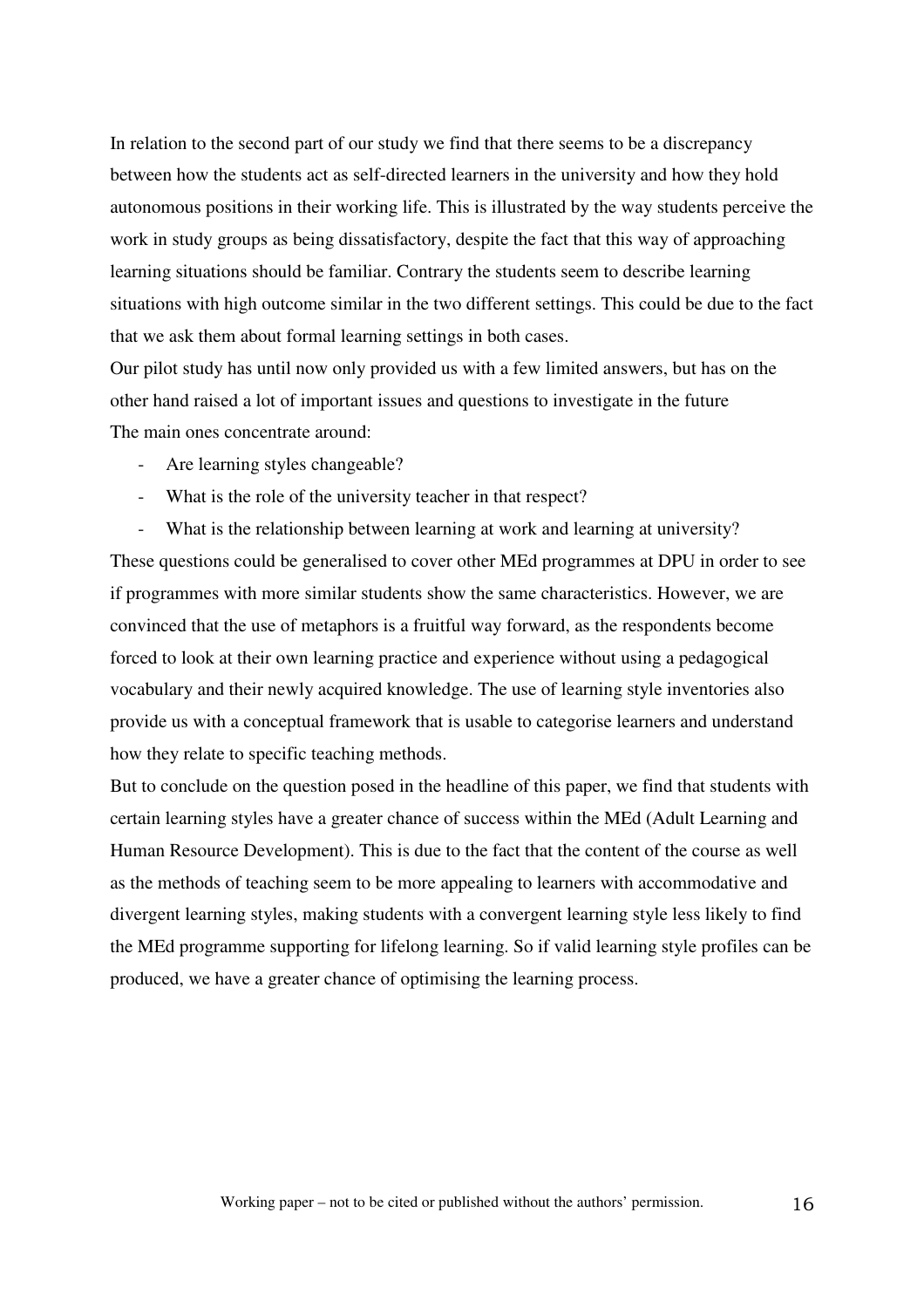# **Literature**

- Arbejdsministeriet, Undervisningsministeriet, Finansministeriet (1999). *Mål og midler i offentligt finansieret voksen- og efteruddannelse*, København.
- Armstrong, S. (2000) The Influence of Individual Cognitive Style on Performance in Management Education, in: *Educational Psychology*; Vol. 20, no.3, pp. 323-339
- Blom Andersen, N. & Hemmingsen, L.(2002) *Nye mastere på DPU- en procesevaluering af starten.* Forskningsprogram om professionalisering og ledelse (København, Danmarks Pædagogiske Universitet)
- Brookfield, S. (1987) *Developing Critical Thinkers* (Milton Keynes, Open University Press)
- Brown, B.L. (2003) *Teaching Style vs. Learning Style. Myths and Realities*. Office of Educational Research and Improvement, Washington DC
- Bullough, R. (1991) Exploring Personal Teaching Metaphors in pre-service Teacher Education, in *Journal of Teacher Education*, vol. 42, no 1
- Carlsson, M. & Hemmingsen, L.(2004). *Evaluering af masteruddannelser på DPU.*  (København, Danmark Pædagogiske Universitet)
- Das, J.P. (1988) Simultaneous-Successive Processing and Planning: Implications for School Learning, in R.R. Schmeck (ed.) *Learning Strategies and Learning Styles* (New York, Plenum Press)
- Delors, J. (1998). *Learning: the Treasure Within.* UNESCO
- Ellström, P.E.(1997) *Kompetens, utbilding och lärande i arbejslivet.* (Stockholm, Publica)
- Garner, I. (2000) Problems and Inconsistencies with Kolb's Learning Styles, in: *Educational Psychology*; Vol. 20, no.3, pp. 341-348
- Hemmingsen,L (2003) *Evaluering af masteruddannelserne, modul 3, efterår 2002.*  (København, Danmarks Pædagogiske Universitet)
- Hemmingsen,L (2004) *Evaluering af masteruddannelserne, modul 1 & 3, efterår 2003,* (København, Danmarks Pædagogiske Universitet)
- Garner, I. (2000) Problems and Inconsistencies with Kolb's Learning Styles, in: *Educational Psychology*; Vol. 20, no.3, pp. 341-348
- Honey, P. & Mumford, A. (1992) *The Manual of Learning Styles* (Berkshire)
- Jarvis, P. (1992) *Paradoxes of Learning* (San Francisco, Jossey Bass)

Working paper – not to be cited or published without the authors' permission. 17